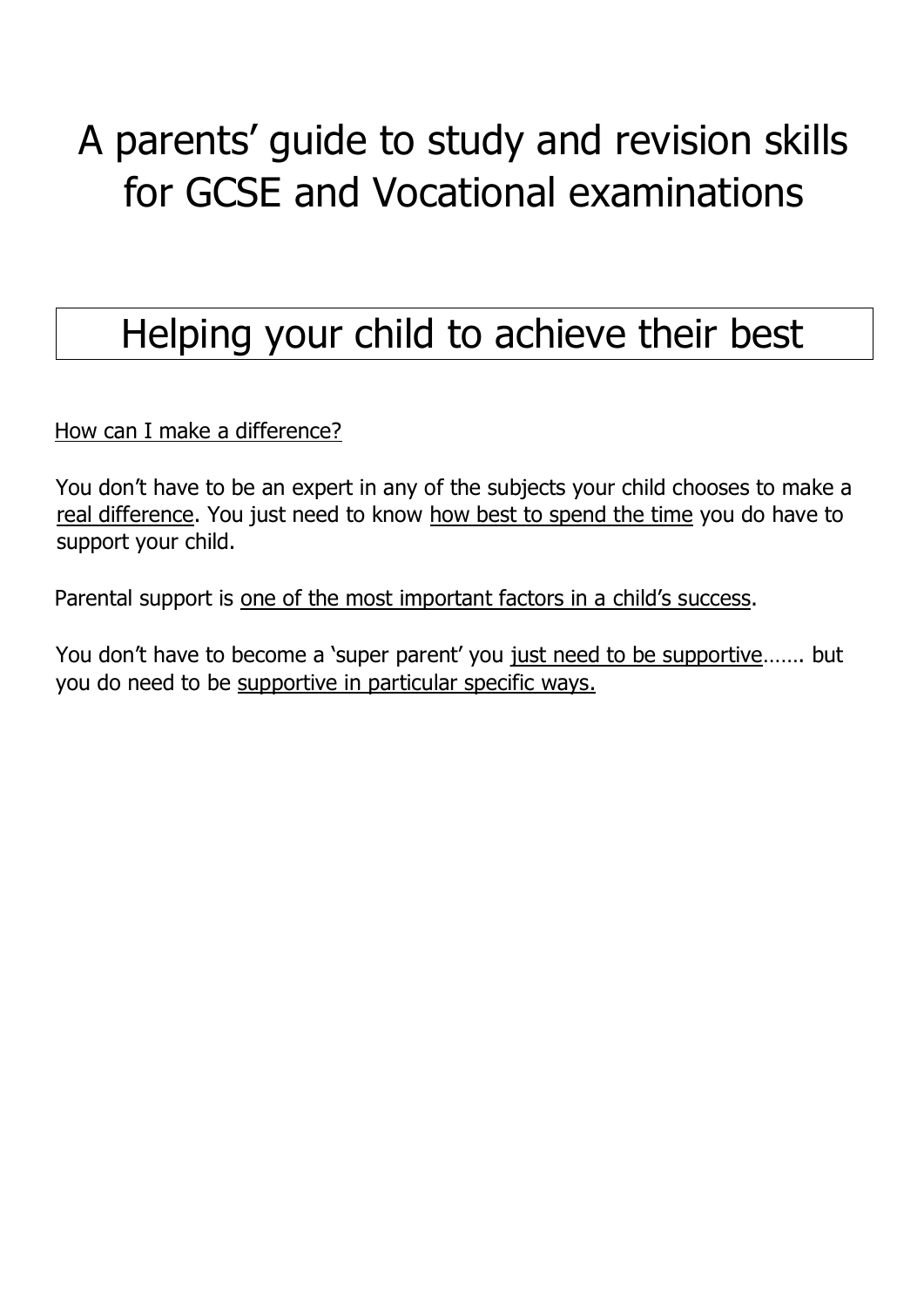

### We all know exams are important but did you know?

Students with 5 GCSEs at grades 9-4 including English and Maths are likely to earn **£250,000** more in their career than students without the qualifications.

That's a lot of money but it isn't just about the money!

Examinations are the first step to securing virtually any job nowadays and having a job has lots of other benefits including;



- Developing self-confidence and competence
- Having a sense of purpose in life
- Better mental health
- Less stress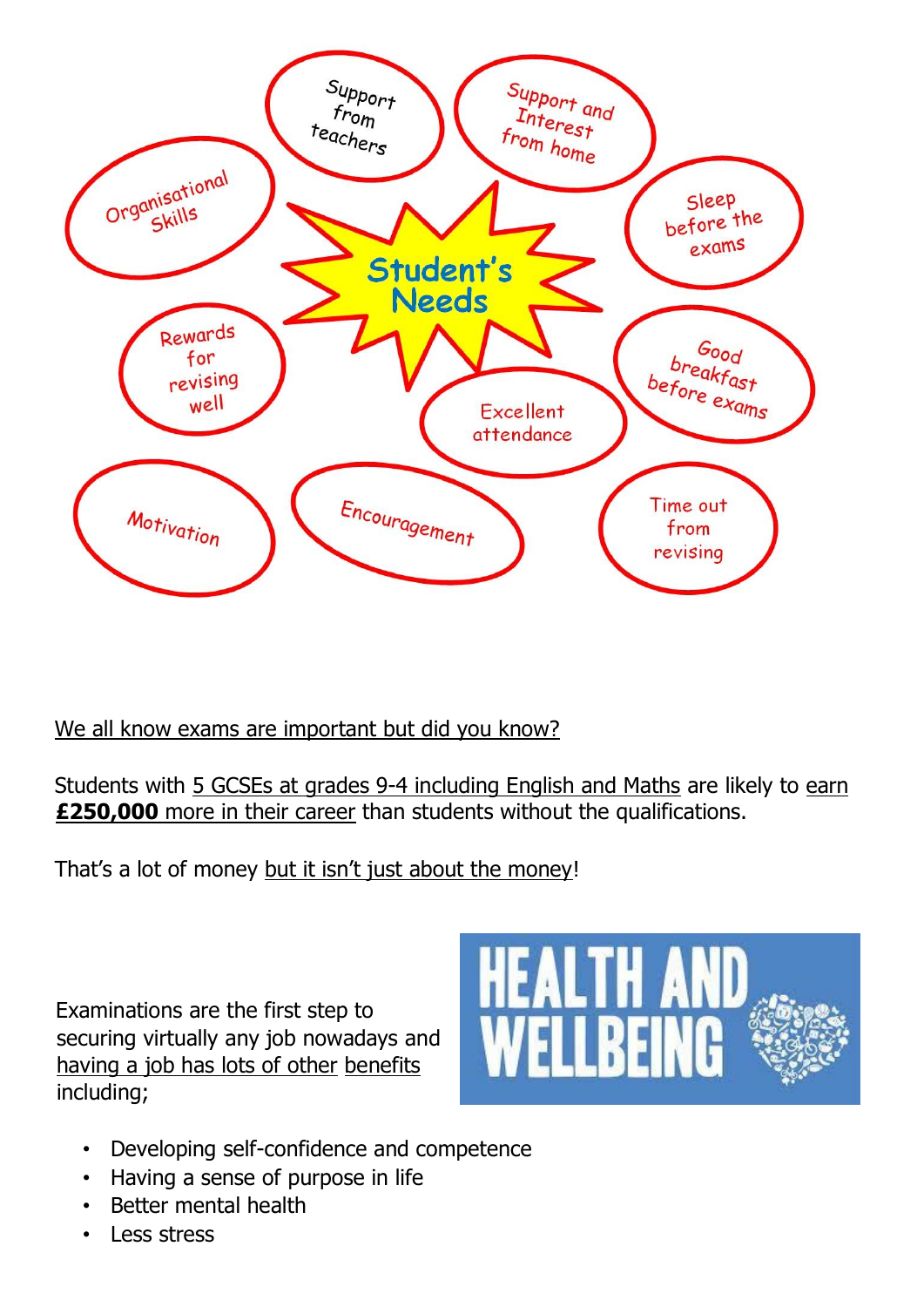- Greater enjoyment of work
- More choice over work

So passing exams at the highest level they can at this time in their life will help your child throughout the whole of his or her life.

### Why do we need to revise?

Your child may be studying a wide range of GCSEs and vocational subjects. Each syllabus will cover a wide range of complex information, concepts and skills and all of this needs to be mastered.

Regular revision is the key to success to build up a depth of knowledge, conceptual understanding and skills that will last a lifetime. Your teachers will have taught your child first time round but we don't remember everything. We actually remember;



So they (and it is your child who needs to do it) need to regularly revise to make sure it is embedded and can be accessed during the examination.

The most effective revision technique is teaching something to someone else!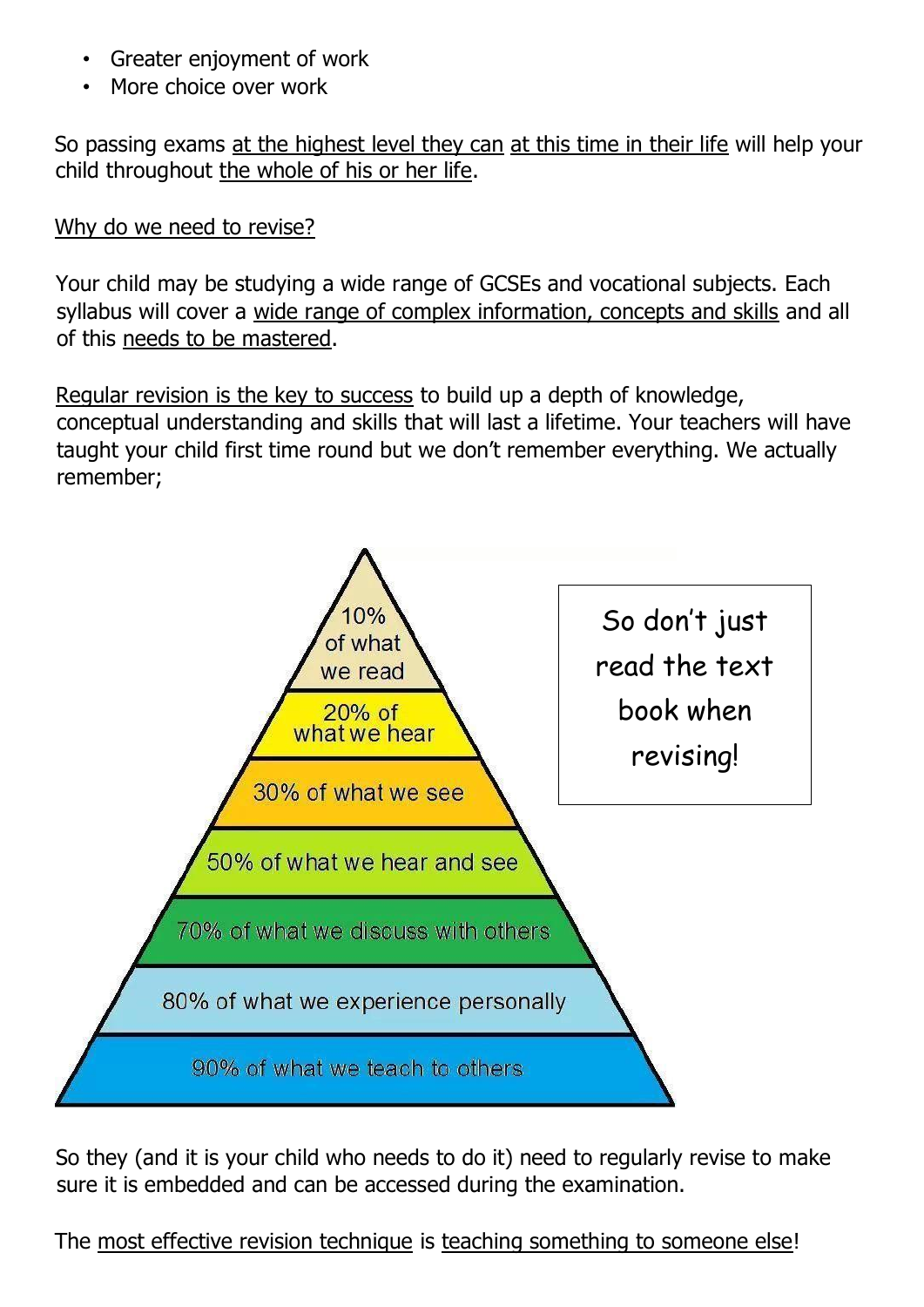### What can go wrong with revision?

- Not doing any
- Leaving it until the last minute
- Not having a plan
- Being too rigid about a plan
- Not being sure what to revise
- Being unrealistic about what can be achieved in the time available
- Revising the right things but in the wrong order
- Revising the right things but in the wrong ways
- Being overwhelmed
- Not knowing where to start
- Not starting somewhere because you are overwhelmed
- Not dealing with stress and losing perspective
- Not making the most of what teachers offer in terms of extra revision sessions.

### Right mental attitude

Your child needs the right mental attitude to be successful at revision. Some things to remember are:-

- They need to believe that revision will make a difference (it will).
- They need to believe they can be successful.
- They must start somewhere and actually get started.
- They need encouragement to keep going even if it seems hard.
- They need to know they are not alone in this task and can get help from their teachers and friends and support from you.

### Planning Revision – Revision for the summer exams has started!

Your child should produce a revision plan. Lots of people find planning difficult. It is a high level skill. However, sometimes the planning process is misunderstood.

A plan is not a strait-jacket that you need to slavishly follow. A revision plan is your child's way of organising his/her time over a long



period and coordinating this revision with other important events e.g. revision classes and exams so that everything is done at the right time.

Your child should expect to re-draft their plan every week and even every day nearer an exam.

Is your child attending the weekly Week A (English/Maths/Science) and Week B (all other subjects) subject interventions?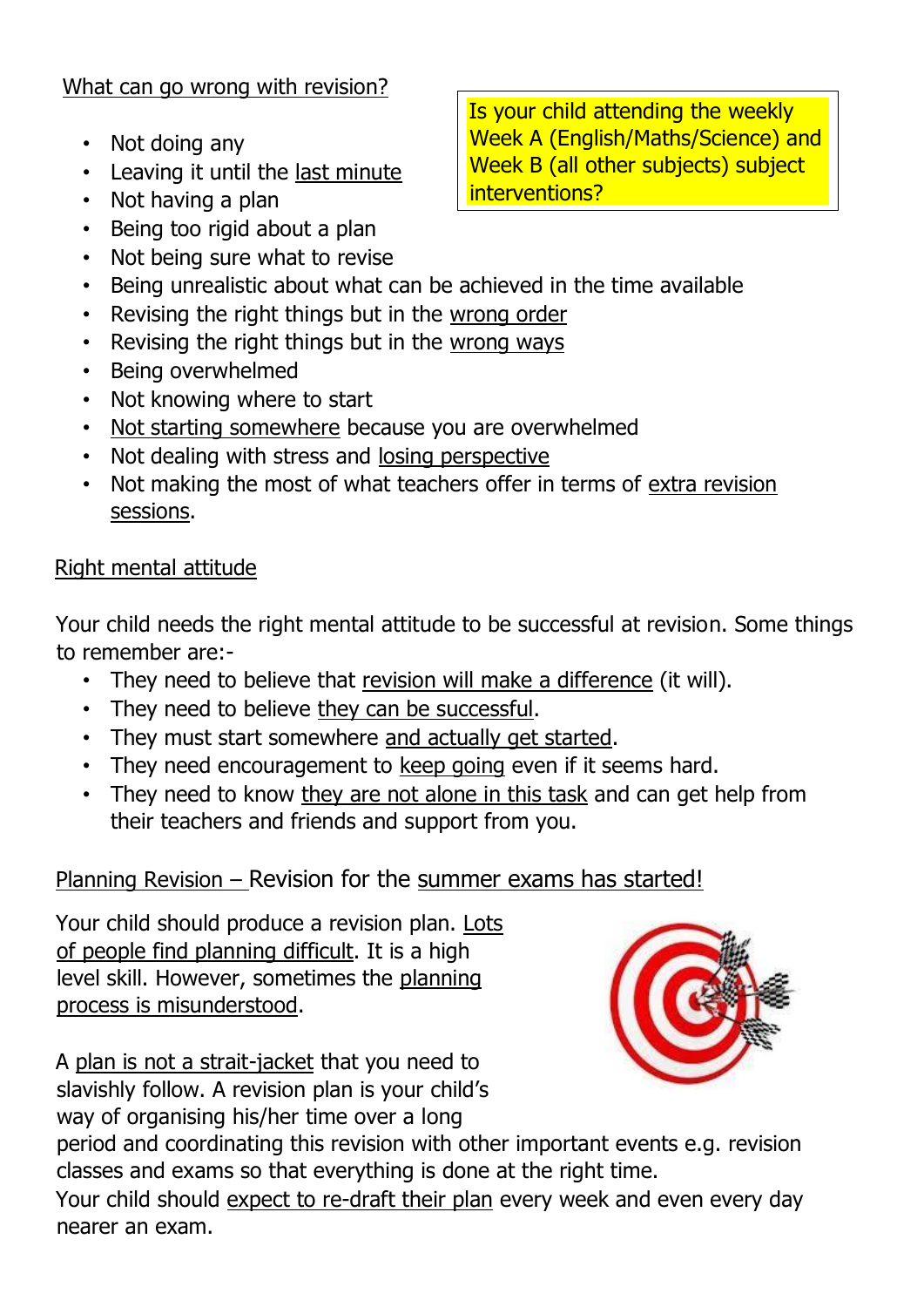Here is a way to use a revision timetable template;

- Plan when social times are first clubs, evenings off etc
- Identify how many hour slots a week to revise
- Make sure you are realistic and try to stick to what you say you will do
- Split each hour slot into two shorter slots with a break in between
- Reward time spent actually revising not just time spent organising revision
- Don't forget to put the actual exams on the timetable $*$



### Some tips to share with your child

Revision needs your child to …

- Have a plan
- Be organised
- Revise a little but regularly e.g. each day
- Plan revision of the topics in the right order

When revising…

- Plan to revise specific topics in each subject, not everything at once
- Break your material into chunks.
- Many students think revising is simply reading notes or a text book see the pyramid diagram! Only reading the text book is not good revision!
- Break the  $40 45$  mins up into revision activity (30 mins) and testing what you have learned  $(10 - 15$  mins).
- Checking your work correctly gives you FEEDBACK and feedback is another key factor for success.
- Revise for short periods e.g. 40 45 mins with a 5-10 minute break.
- Stay focused, hours can be easily wasted on social networks and mobile phones.
- In the evenings, plan to revise one or two subjects for one to two hours.
- Leave some time for relaxation very evening.

Use the individual subject knowledge organisers to review the knowledge content required for the exam.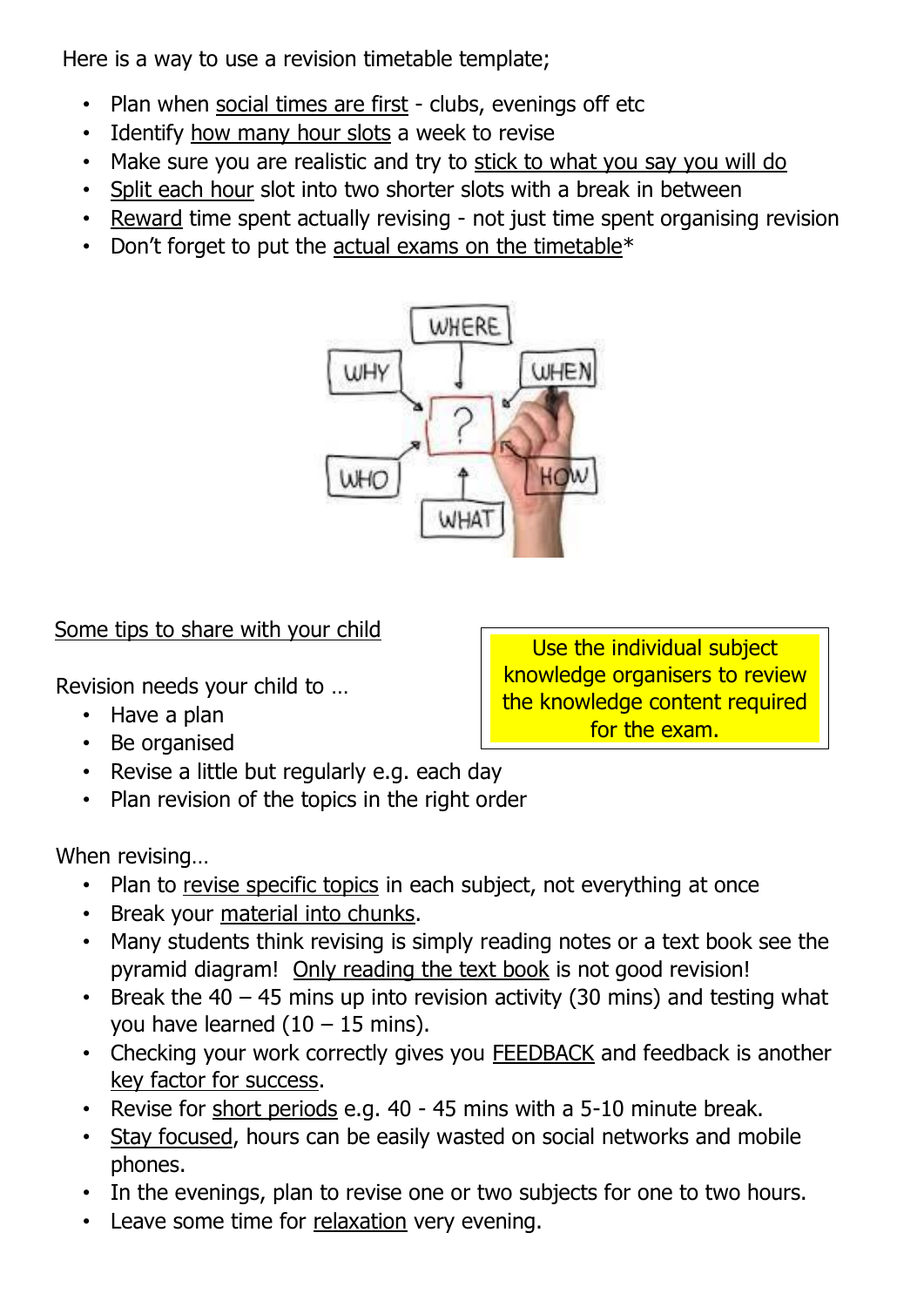## • Don't leave revision to the last minute



### Revision Activities

- Use the subject 'Knowledge Organiser' to revise the knowledge content for the exam
- Do something with the notes from your book or text for each topic e.g. make your own brief notes for that topic
- Make a mind map to see how the ideas and knowledge fit together
- Use flash cards to help remember key information
- Put revision resources e.g. cards and sheets up on the walls at home
- Get someone else to test you
- Explain key ideas to someone who hasn't studied the topic so they understand it
- Make up memory aides e.g. mnemonics, etc.
- Do short tests and practice using past exam papers
- Use the mark schemes from exam papers to give you feedback on the detail of right answers.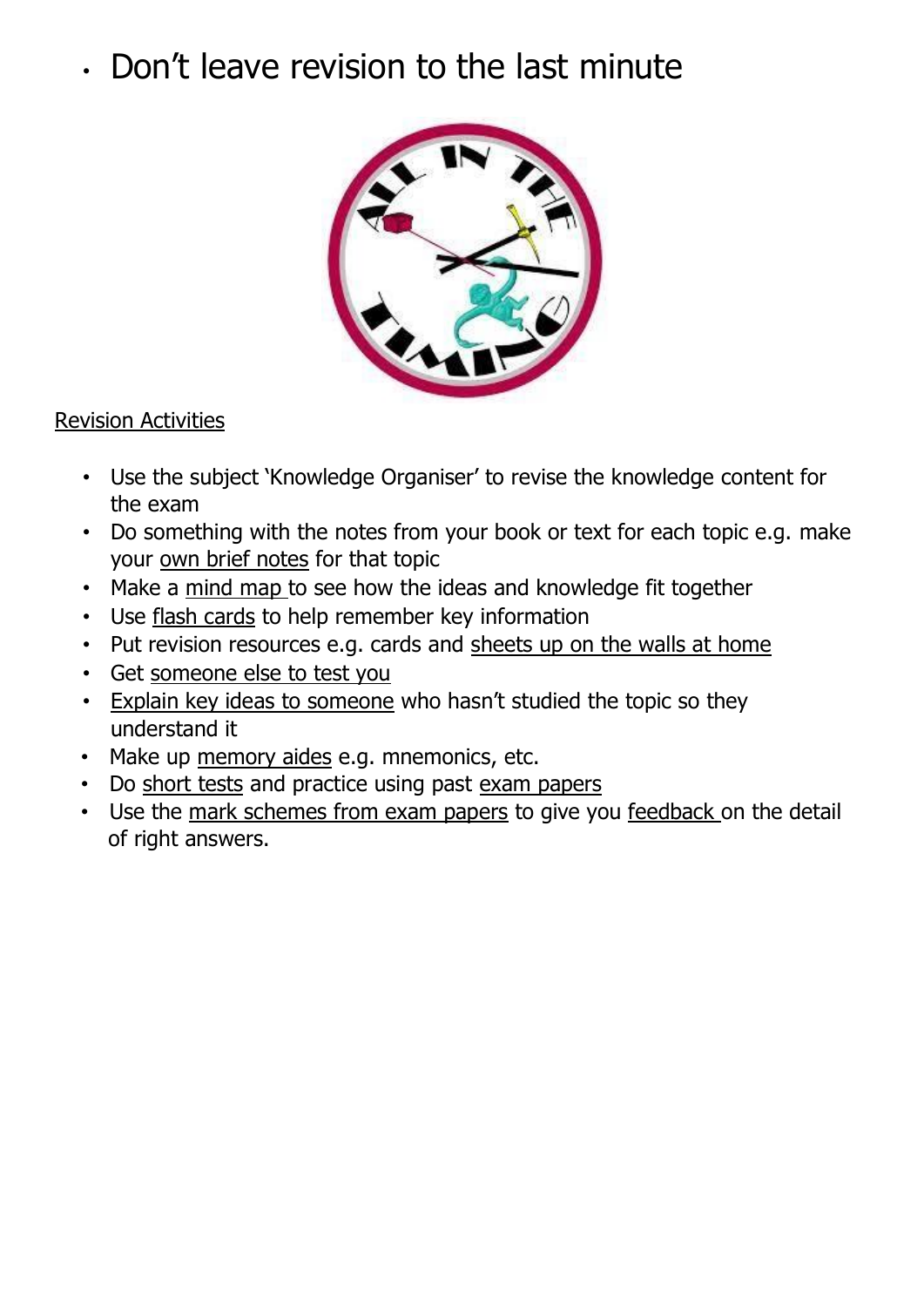

More tips for parents

Some basic ensure that your son/daughter:-

- attends school regularly and punctually
- completes all Homework
- Show an interest in what they are doing you don't need to understand it!
- Support your child with revision
- Plan family time e.g. holidays and visits to relatives around their revision not the other way round

Some specifics ensure that your son/daughter:-



- gets enough sleep, especially the night before exams.
- is eating sensibly especially breakfast on exam days.
- has all the equipment required e.g. pens and sharp pencils, eraser, a ruler, a protractor, a calculator (mobile phones are not allowed in the exams)
- has a suitable place to work at home (not in front of the TV).
- knows what day the exam is on and what time it starts, knows how long the exam is
- knows what is being tested in each exam
- Encourage them to start revising now
- Ask them to explain something they have just revised
- How you approach the next few months can have a real **impact** on your child's future.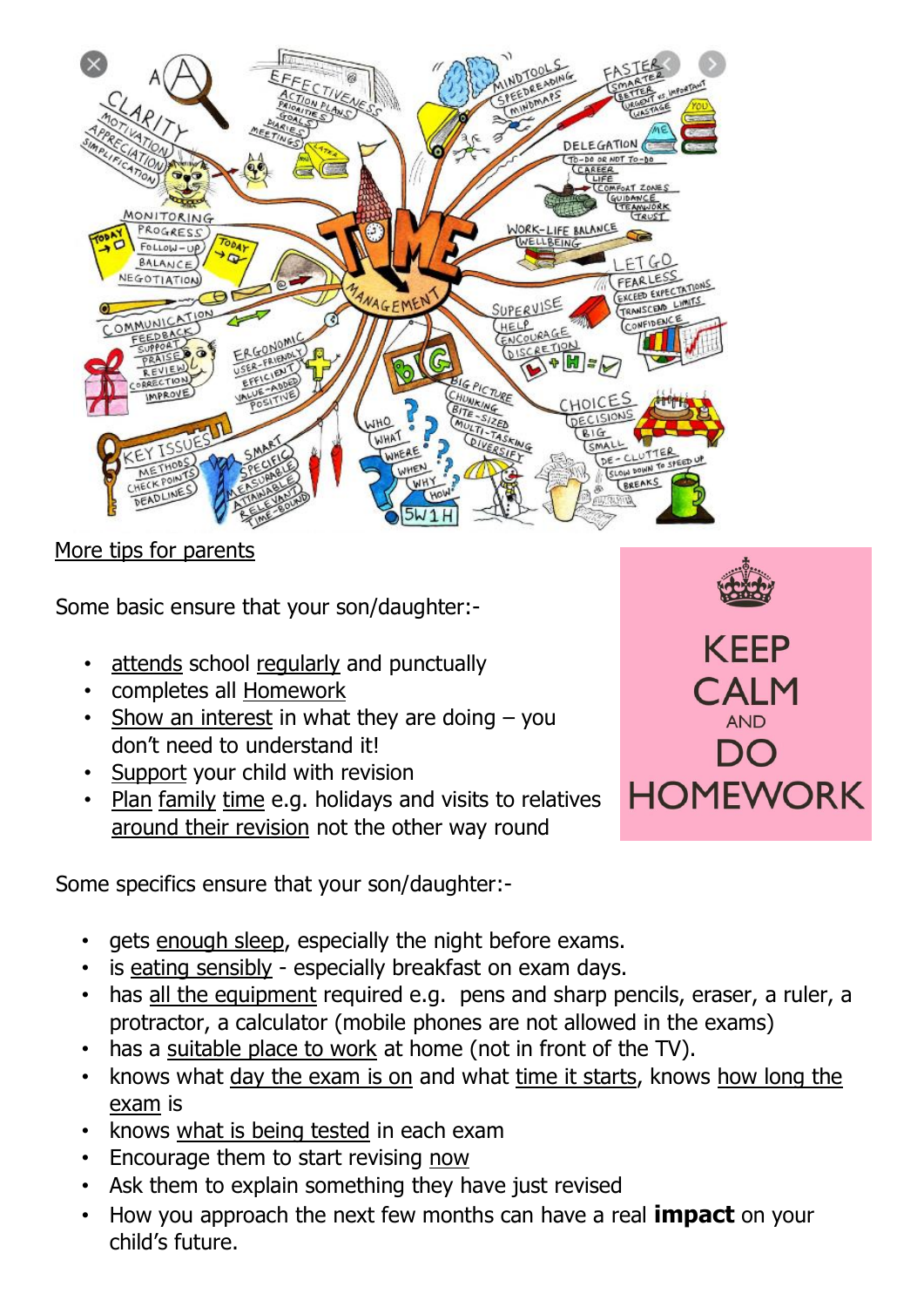- Studies show that high levels of parental support is linked with better exam results than for children whose parents show no interest.
- Help your child create a revision timetable from now (see example below)

|              | Monday                                | Tuesday                               | Wednesday                             | Thursday                              | Friday                                | Saturday                 | Sunday                                |
|--------------|---------------------------------------|---------------------------------------|---------------------------------------|---------------------------------------|---------------------------------------|--------------------------|---------------------------------------|
| 7.30am       | <b>Breakfast and</b><br>getting ready | <b>Breakfast and</b><br>getting ready | <b>Breakfast and</b><br>getting ready | <b>Breakfast and</b><br>getting ready | <b>Breakfast and</b><br>getting ready |                          | Sleep                                 |
| 8 am<br>9 am |                                       |                                       |                                       |                                       |                                       | Sleep<br>333             | ZZZ,                                  |
| 10am         | School<br>Snacks & TV                 | School                                | School                                | School                                | School                                |                          | <b>Breakfast and</b><br>getting ready |
| 11am<br>12pm |                                       |                                       |                                       |                                       |                                       | Work/Personal<br>time    | Homework                              |
| 1pm          |                                       |                                       |                                       |                                       | <b>English</b>                        |                          | Option 3                              |
| 2pm          |                                       |                                       |                                       |                                       | <b>Maths</b>                          |                          | Dinner ©                              |
| 3pm          |                                       | Intervention                          | Social Time                           | Intervention                          |                                       |                          |                                       |
| 4pm          |                                       | Snacks & TV                           | Snacks & TV                           | Snacks & TV                           | Science                               |                          | Chillax                               |
| 5pm          |                                       |                                       |                                       | <b>English</b>                        | Snacks & TV                           |                          |                                       |
| $6 - 6:30$   | Homework                              | Maths<br>Science                      | Maths<br>Science                      | Maths<br>Science                      | Social Time                           |                          | Option 1                              |
| 6:30pm       | Dinner <sup>®</sup>                   | Dinner <sup>®</sup>                   | Dinner ©                              | Dinner <sup>®</sup>                   |                                       | <b>Maths</b><br>Homework | Option 2                              |
| 7pm          | <b>Maths</b><br>Science               | Option 2                              | <b>English</b>                        | Homework                              |                                       | Dinner $\odot$           | Science<br><b>Maths</b>               |
| 8pm          | Option 1                              | Option 3                              | Option 2                              | Option 3                              |                                       | Social Time              |                                       |
| 9pm          | <b>TV</b>                             | TV                                    | <b>TV</b>                             | TV                                    | TV                                    |                          | Social Time                           |

### **"It's never too late to be what you might have been."**

### **George Eliot**

## **Help your child beat exam stress**

**Tests and exams can be a challenging part of school life for children and young people and their parents or carers. But there are ways to ease the stress.**

## **Watch for signs of stress**

Children and young people who are stressed may:

- worry a lot
- feel tense
- have headaches and stomach pains
- not sleep well
- be irritable
- lose interest in food or eat more than normal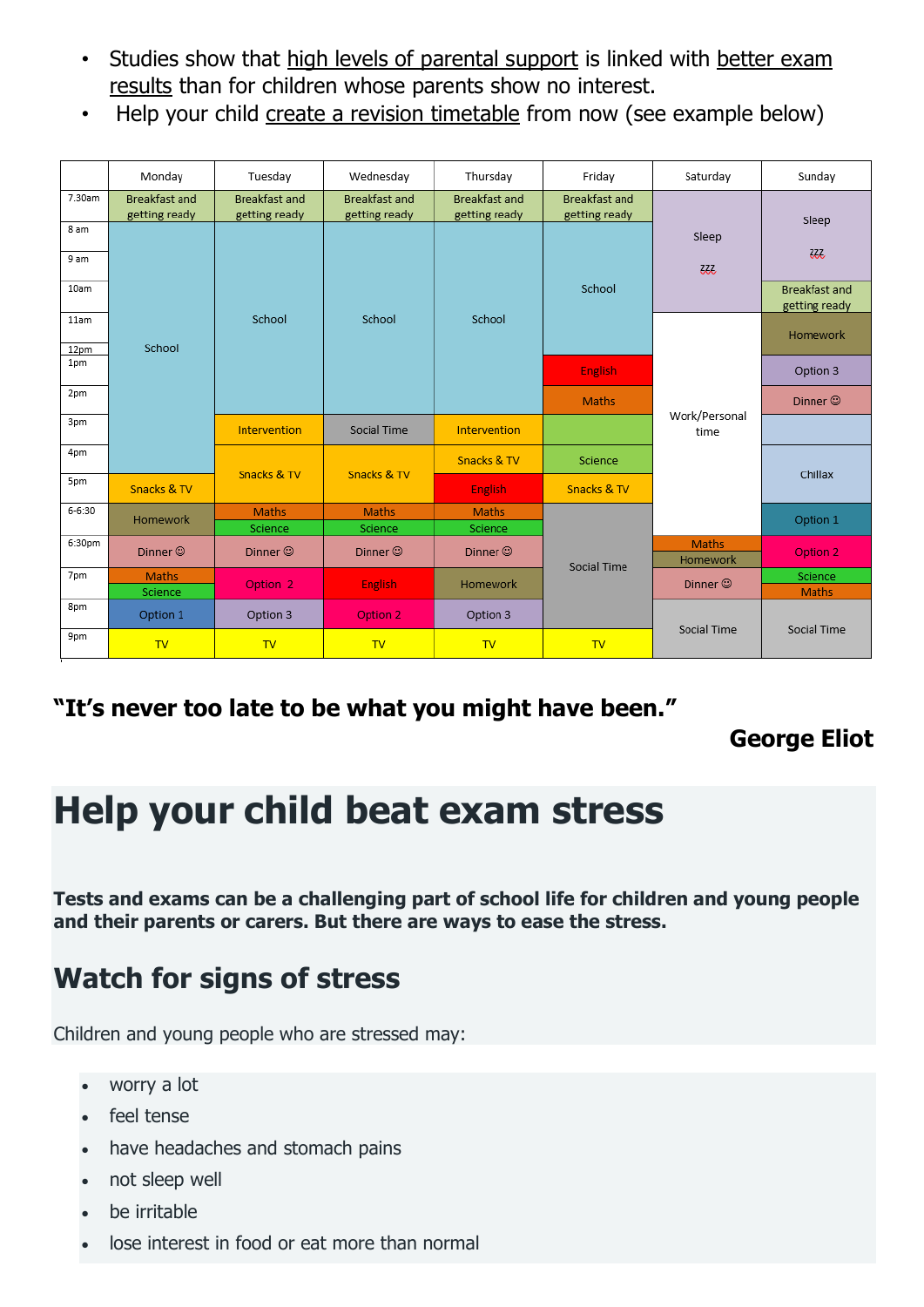- not enjoy activities they previously enjoyed
- be negative and have a low mood
- feel hopeless about the future

Having someone to talk to about their work can help. Support from a parent, tutor or study buddy can help young people share their worries and keep things in perspective.

Encourage your child to talk to a member of school staff who they feel is supportive. If you think your child is not coping, it may also be helpful for you to talk to their teachers.

Try to involve your child as much as possible.

## **Make sure your child eats well**

A balanced diet is vital for your child's health, and can help them feel well during exam periods.

Some parents find high-fat, high-sugar and high-caffeine foods and drinks, such as energy drinks, cola, sweets, chocolate, burgers and chips, make their children hyperactive, irritable and moody.

Where possible, involve your child in shopping for food and encourage them to choose some healthy snacks.

Read more about [healthy eating for teens.](https://www.nhs.uk/live-well/eat-well/healthy-eating-for-teens/)

## **Help your child get enough sleep**

Good sleep improves thinking and concentration. Most teenagers need 8 to 10 hours' sleep a night. Learn more about [how much sleep children need.](https://www.nhs.uk/live-well/sleep-and-tiredness/how-much-sleep-do-kids-need/)

Allow half an hour or so for your child to wind down between studying, watching TV or using a computer and going to bed, to help them get a good night's sleep.

Cramming all night before an exam is usually a bad idea. Sleep will benefit your child far more than a few hours of panicky last-minute study.

## **Be flexible during exams**

Be flexible around exam time. When your child is revising all day, do not worry about household jobs left undone or untidy bedrooms.

Staying calm yourself can help. Remember, exams do not last forever.

The Family Lives website has more about [coping with exam stress.](http://www.familylives.org.uk/advice/teenagers/school-learning/exam-stress/)

## **Help them study**

Make sure your child has somewhere comfortable to study. Ask them how you can support them with their revision.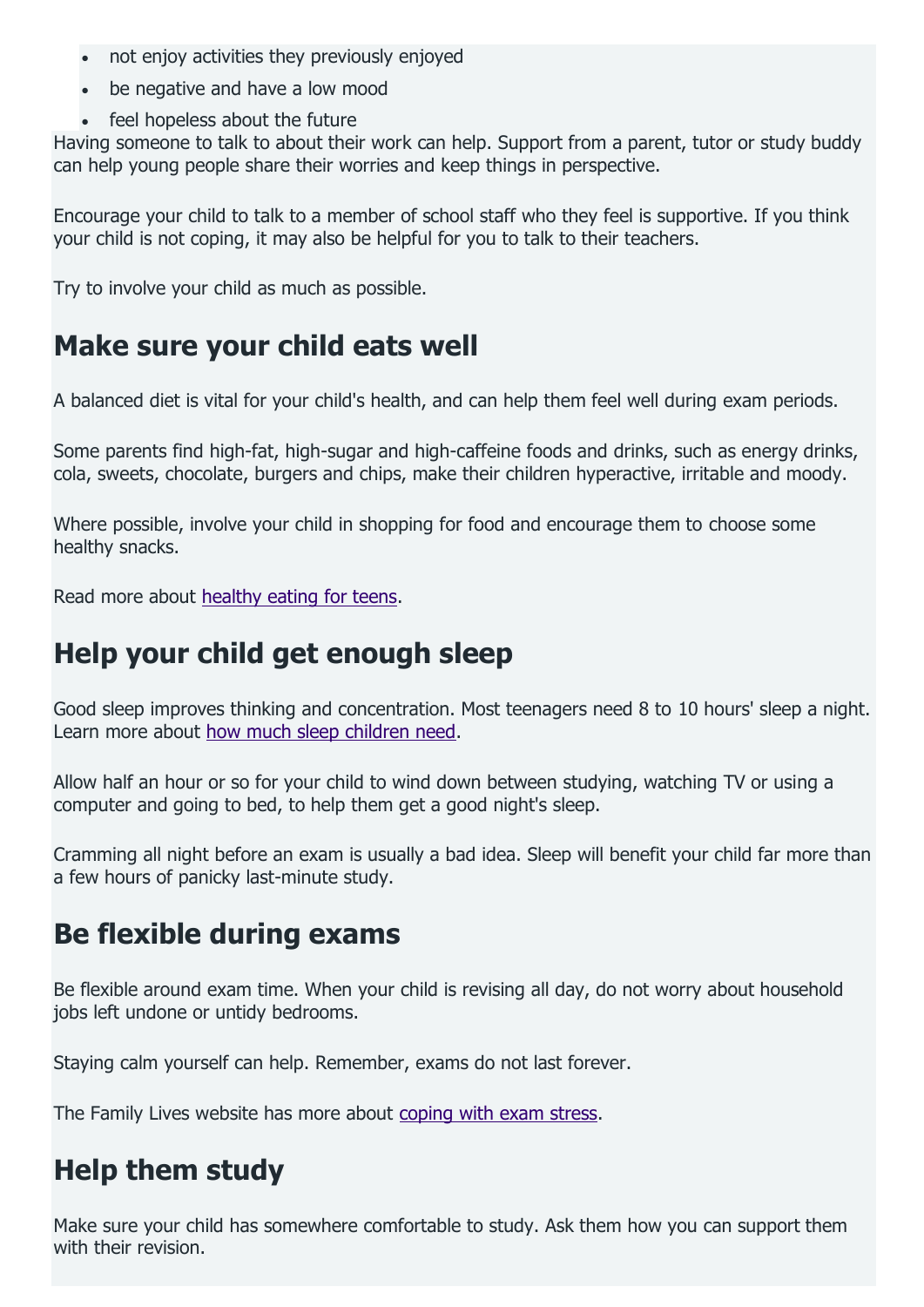Help them come up with practical ideas that will help them revise, such as drawing up a revision schedule or getting hold of past papers for practice.

To motivate your child, encourage them to think about their goals in life and see how their revision and exams are related to them.

## **Talk about exam nerves**

Remind your child that it's normal to feel anxious. Nervousness is a natural reaction to exams. The key is to put these nerves to positive use.

If anxiety is getting in the way rather than helping, encourage your child to practise the activities they'll be doing on the day of the exam. This will help it feel less scary.

For example, this may involve doing practice papers under exam conditions or seeing the exam hall beforehand. School staff should be able to help with this.

Help your child face their fears and see these activities through, rather than avoiding them.

Encourage them to think about what they know and the time they've already put into studying to help them feel more confident.

## **Encourage exercise during exams**

Exercise can help boost energy levels, clear the mind and relieve stress. It does not matter what it is – walking, cycling, swimming, football and dancing are all effective.

Activities that involve other people can be particularly helpful.

Read more about the [benefits of physical activity.](https://www.nhs.uk/live-well/exercise/exercise-health-benefits/)

## **Do not add to the pressure**

Support group Childline says many children who contact them feel that most pressure at exam time comes from their family.

Listen to your child, give them support and avoid criticism.

Before they go in for a test or exam, be reassuring and positive. Let them know that failing is not the end of the world. If things do not go well they may be able to take the exam again.

After each exam, encourage your child to talk it through with you. Discuss the parts that went well rather than focusing on the questions they found difficult. Then move on and focus on the next test, rather than dwelling on things that cannot be changed.

See Childline's advice on [exam stress and pressure.](https://www.childline.org.uk/info-advice/school-college-and-work/school-college/exam-stress/)